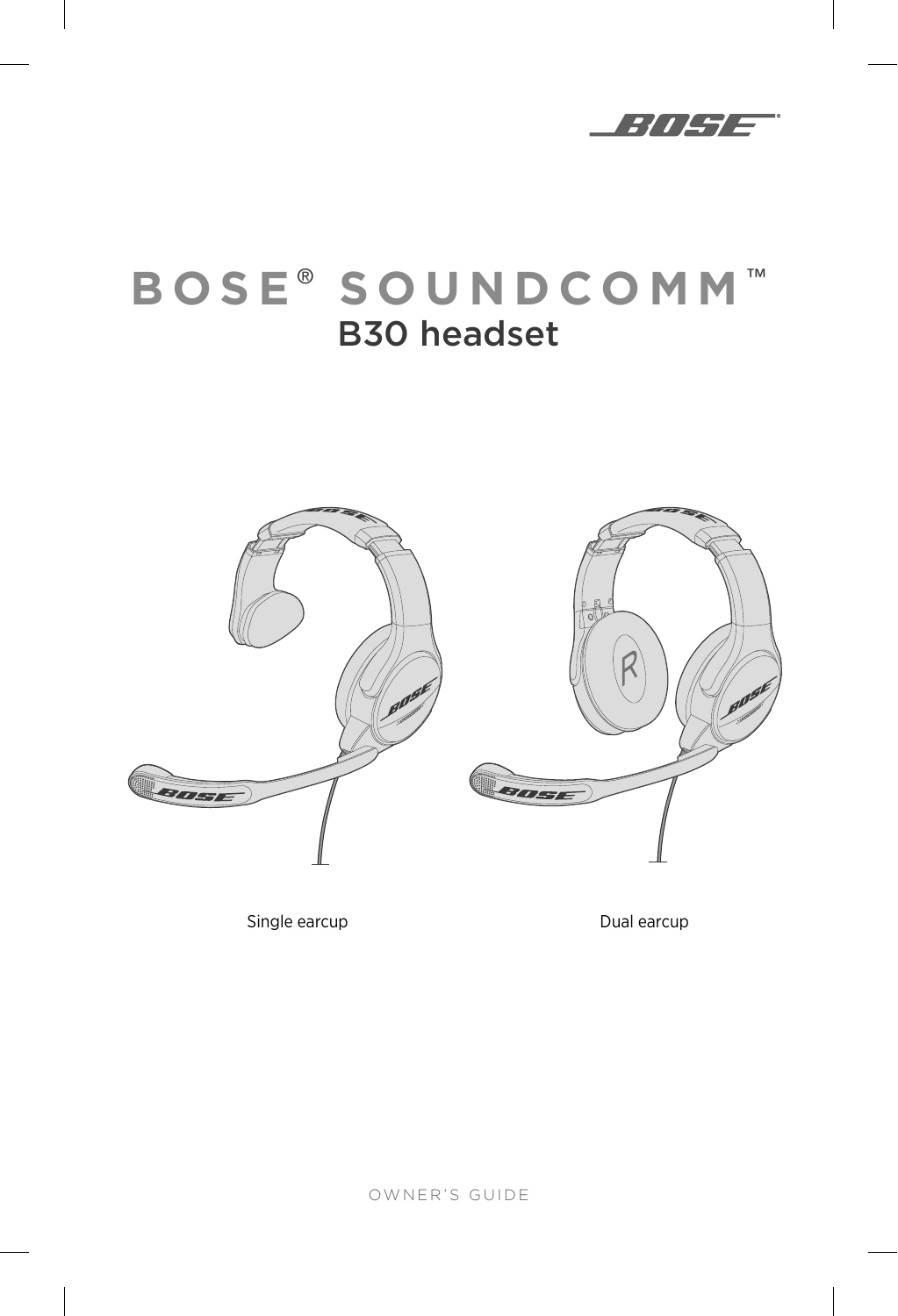#### **Please read and keep all safety and use instructions.**

ATTENTION: This is a professional headset. Commercial use is subject to the rules and regulations of the trade association responsible. This system is capable of producing sound pressure exceeding 85 dB(A).

To prevent hearing damage, avoid high volumes and long durations of headset use at higher volumes.

The following may be signs that you have been subjected to excessive noise for too long a time: You can hear ringing or whistling noise in your ears; or you have the impression that you can no longer hear high frequencies.

#### **WARNINGS/CAUTIONS**

- **DON'T** use the headset at a high volume for any extended period.
	- To avoid hearing damage, use your headset at a comfortable, moderate volume level.
	- Turn the volume down on your device before placing the headset on your ears, then turn the volume up gradually until you reach a comfortable listening level.
- **DON'T** use the headset if it emits a loud squeal or other loud noise. Contact Bose technical support if the headset emits any loud or unusual noise.
- **DO** focus on your safety and that of others if you use the headset while engaging in any activity requiring your attention. Remove the headset or adjust your volume to ensure you can hear surrounding sounds, including alarms and warning signals.
- **DON'T** use the headset as an aviation communication headset.
- **DO** remove the headset and disconnect immediately if you experience a warming sensation or loss of audio.
- **DO** use only attachments/accessories specified by the manufacturer.
- **DO** use only AA alkaline batteries. Replace the batteries only with AA alkaline batteries. There is a danger of explosion if batteries are incorrectly replaced with any other battery chemistries. Batteries may cause a fire or chemical burn if mishandled. Do not recharge, disassemble, heat, or incinerate batteries. Dispose of used batteries properly, following any local regulations.
- **DON'T** short-circuit the battery. **DON'T** store batteries carelessly in a box or drawer where they may short-circuit each other or be short-circuited by other metal objects. **DO** remove the battery from the equipment when not in use. In the event of a battery leaking, **DON'T** allow the liquid to come in contact with the skin or eyes. If contact has been made, wash the affected area with copious amounts of water and seek medical advice. **DON'T** mix cells of different manufacture, capacity, size or type within a device.
- **DON'T** repair the headset yourself. Do not attempt to remove, replace, or repair the protective inner screen on the inside of the earcup, which is critical to the headset's performance. If screen replacement or other repair seems necessary, contact Bose technical support. See ["Contact information" on page 20](#page-19-0). If the screen gets wet or any foreign objects become lodged on or adjacent to it, follow the instructions in ["Cleaning the headset" on page 15](#page-14-0).
- **DON'T** place naked flame sources, such as lighted candles, on or near the product .
- **DON'T** make unauthorized alterations to the product; doing so may compromise safety, regulatory compliance, system performance, and may void the warranty.



Contains small parts which may be a choking hazard. Not suitable for children under age 3.



This product contains magnetic material. Consult your physician on whether this might affect your implantable medical device.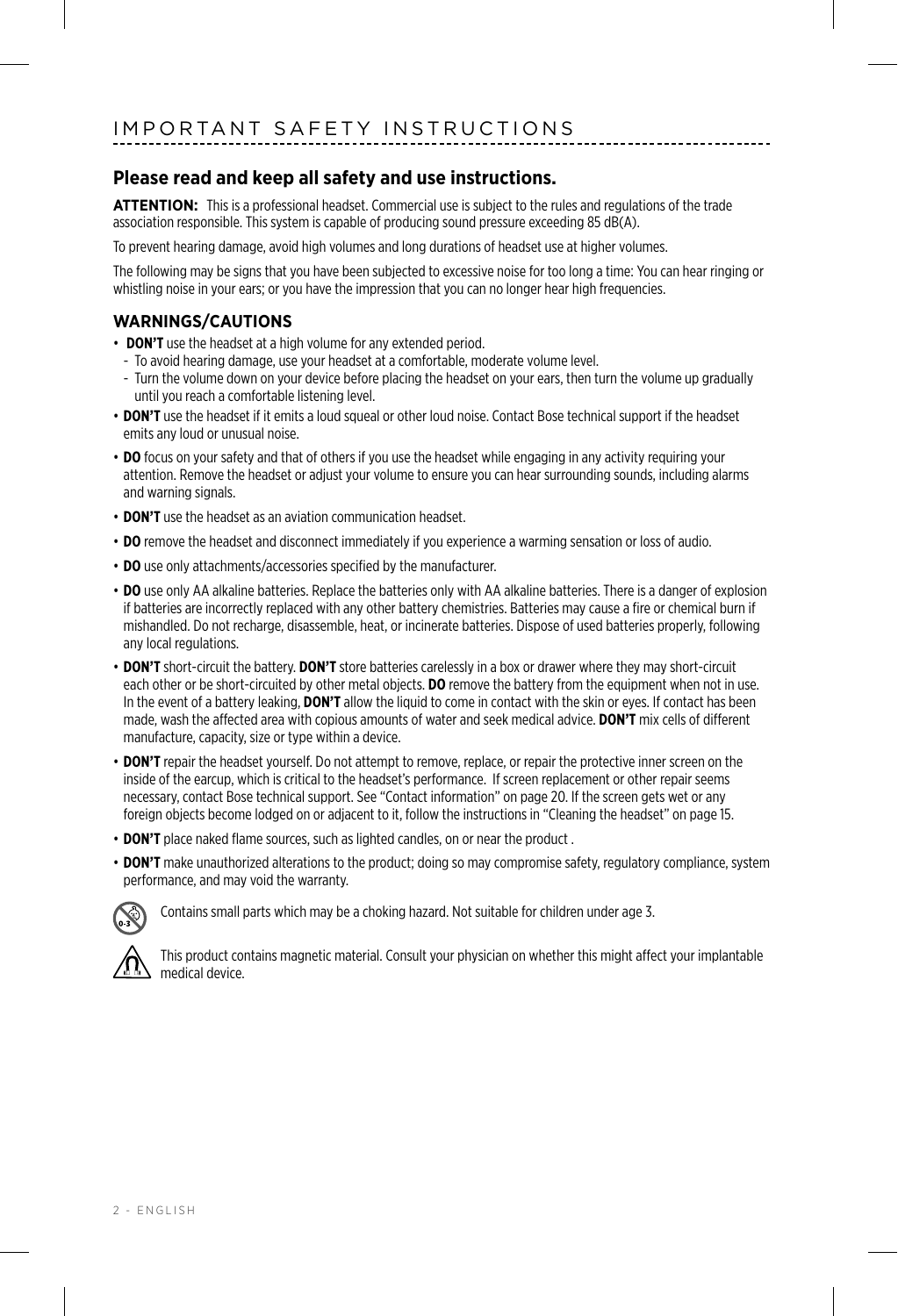**NOTE:** This equipment has been tested and found to comply with the limits for a Class B digital device, pursuant to Part 15 of the FCC Rules. These limits are designed to provide reasonable protection against harmful interference in a residential installation. This equipment generates, uses, and can radiate radio frequency energy and, if not installed and used in accordance with the instructions, may cause harmful interference to radio communications. However, there is no guarantee that interference will not occur in a particular installation. If this equipment does cause harmful interference to radio or television reception, which can be determined by turning the equipment off and on, the user is encouraged to try to correct the interference by one or more of the following measures:

- Reorient or relocate the receiving antenna.
- Increase the separation between the equipment and receiver.
- Connect the equipment into an outlet on a circuit different from that to which the receiver is connected.
- Consult the dealer or an experienced radio/TV technician for help.

Changes or modifications not expressly approved by Bose Corporation could void the user's authority to operate this equipment.

This device complies with part 15 of the FCC Rules. Operation is subject to the following two conditions: (1) This device may not cause harmful interference, and (2) this device must accept any interference received, including interference that may cause undesired operation

#### **CAN ICES-3 (B)/NMB-3(B)**

©2016 Bose Corporation. No part of this work may be reproduced, modified, distributed or otherwise used without prior written permission.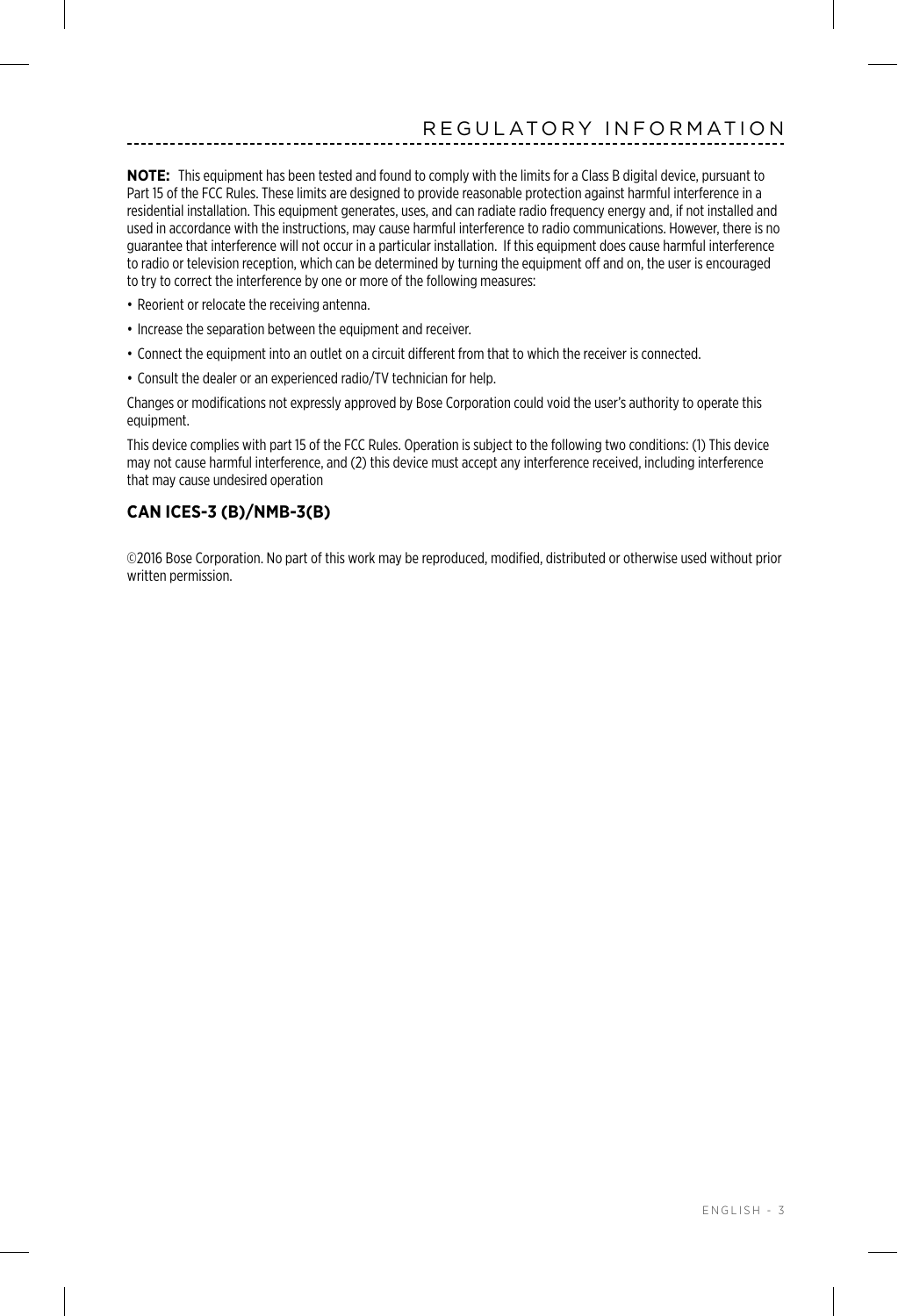| CONTENTS |  |  |  |  |  |  |  |  |  |  |  |  |  |  |  |  |  |  |  |  |  |  |  |  |  |  |  |  |
|----------|--|--|--|--|--|--|--|--|--|--|--|--|--|--|--|--|--|--|--|--|--|--|--|--|--|--|--|--|
|          |  |  |  |  |  |  |  |  |  |  |  |  |  |  |  |  |  |  |  |  |  |  |  |  |  |  |  |  |

### **Getting Started**

|--|--|

### **Preparing the Headset for Use**

| Attaching the control module to the radio |  |
|-------------------------------------------|--|
|                                           |  |
|                                           |  |

### **Using the Headset**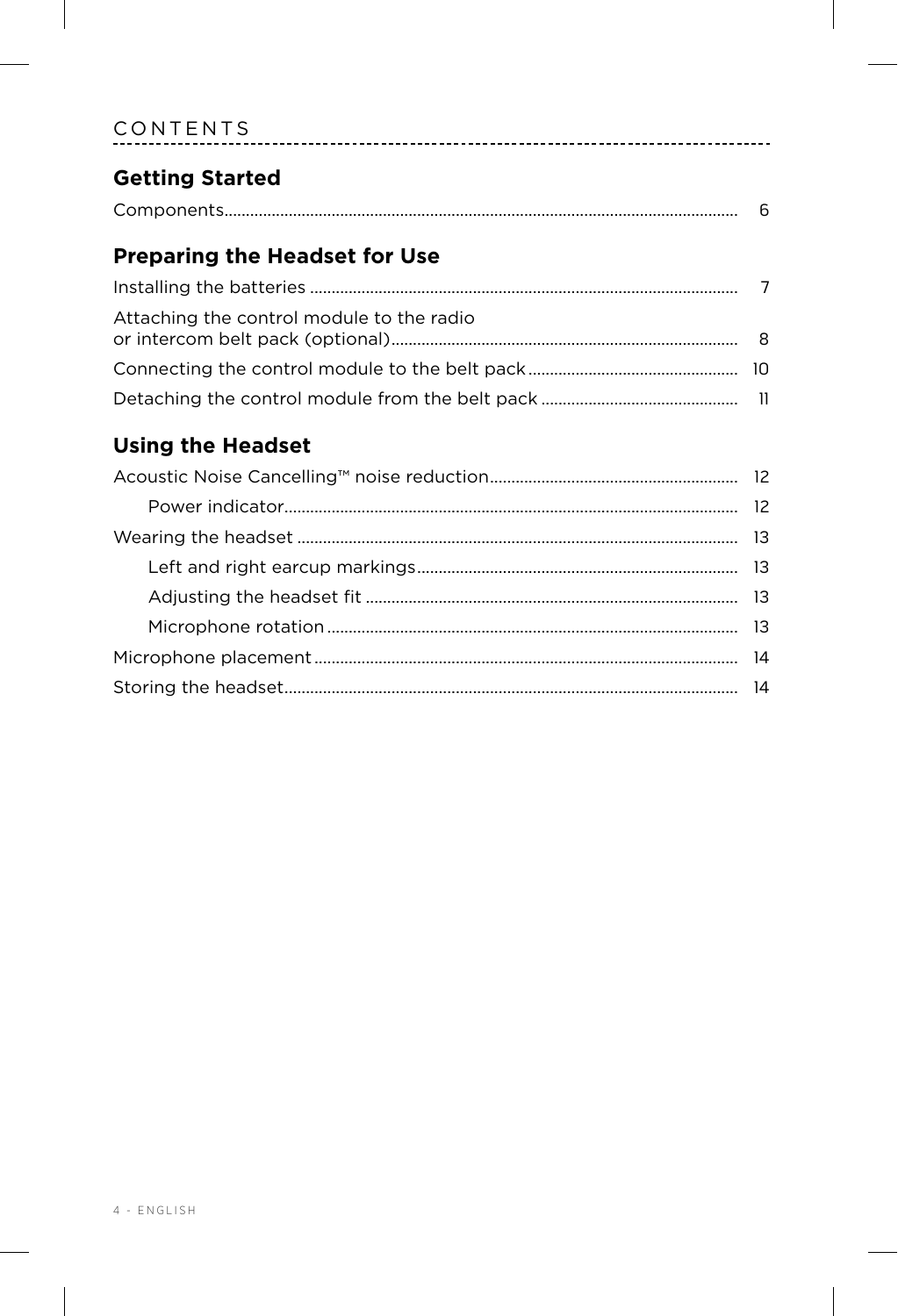#### **Care and Maintenance**

### Troubleshooting

|--|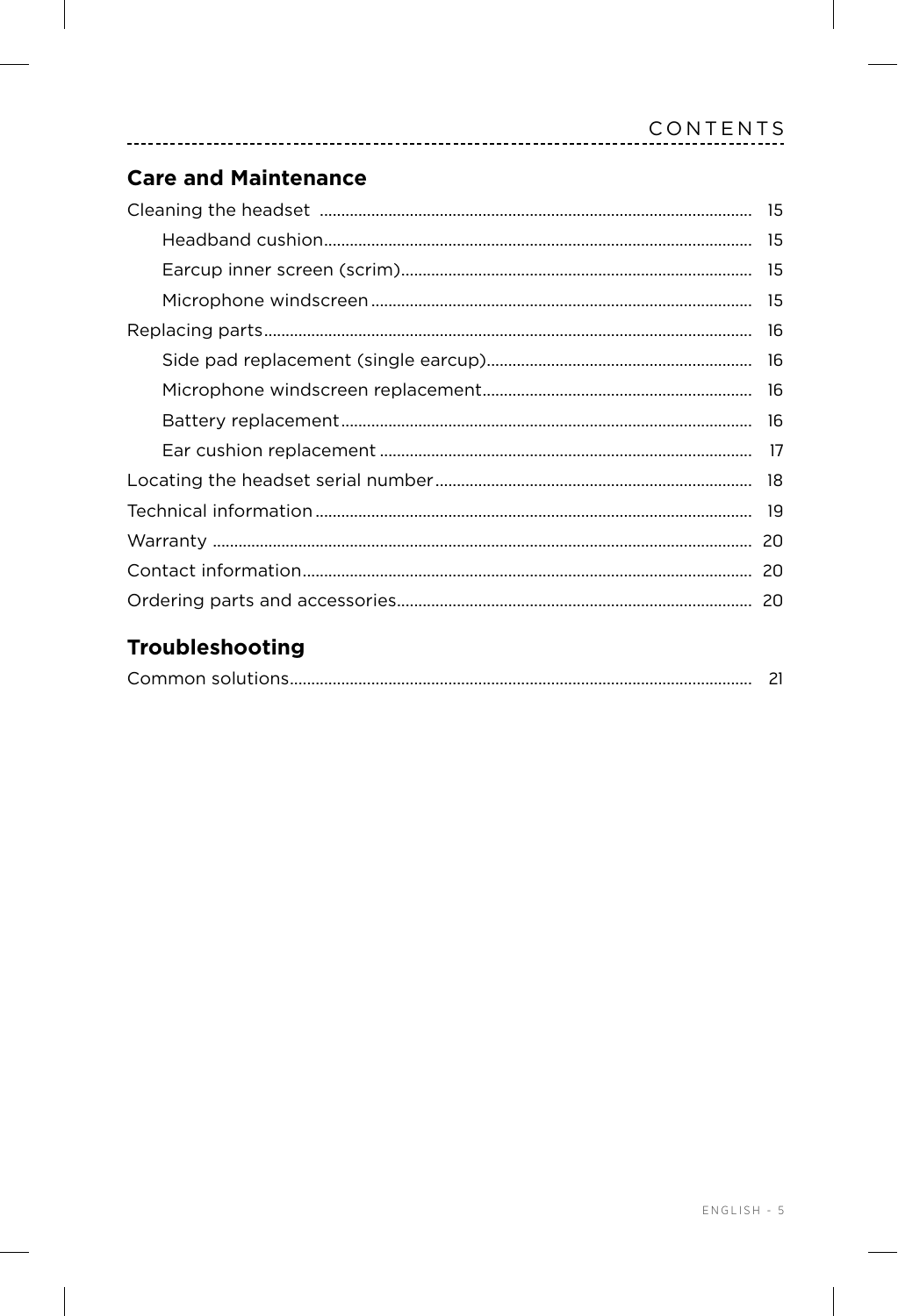## <span id="page-5-0"></span>**Components**

SoundComm™ B30 Headset (single earcup or dual earcup)

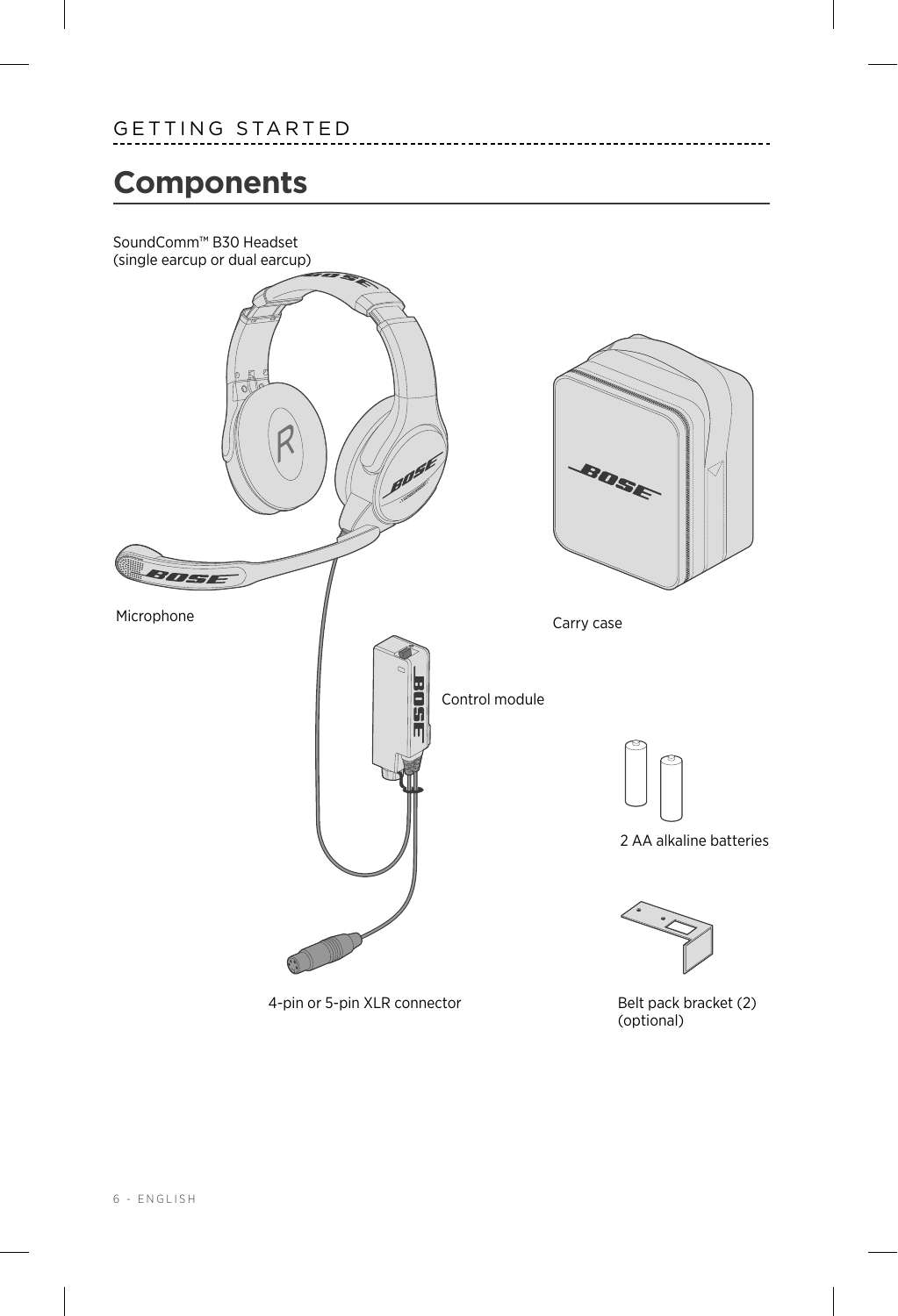# <span id="page-6-1"></span><span id="page-6-0"></span>**Installing the batteries**

- 1. Insert two AA alkaline batteries into the compartment as shown.
- 2. Tighten the battery cap until snug.



**Note:** Replace batteries with AA alkaline batteries only.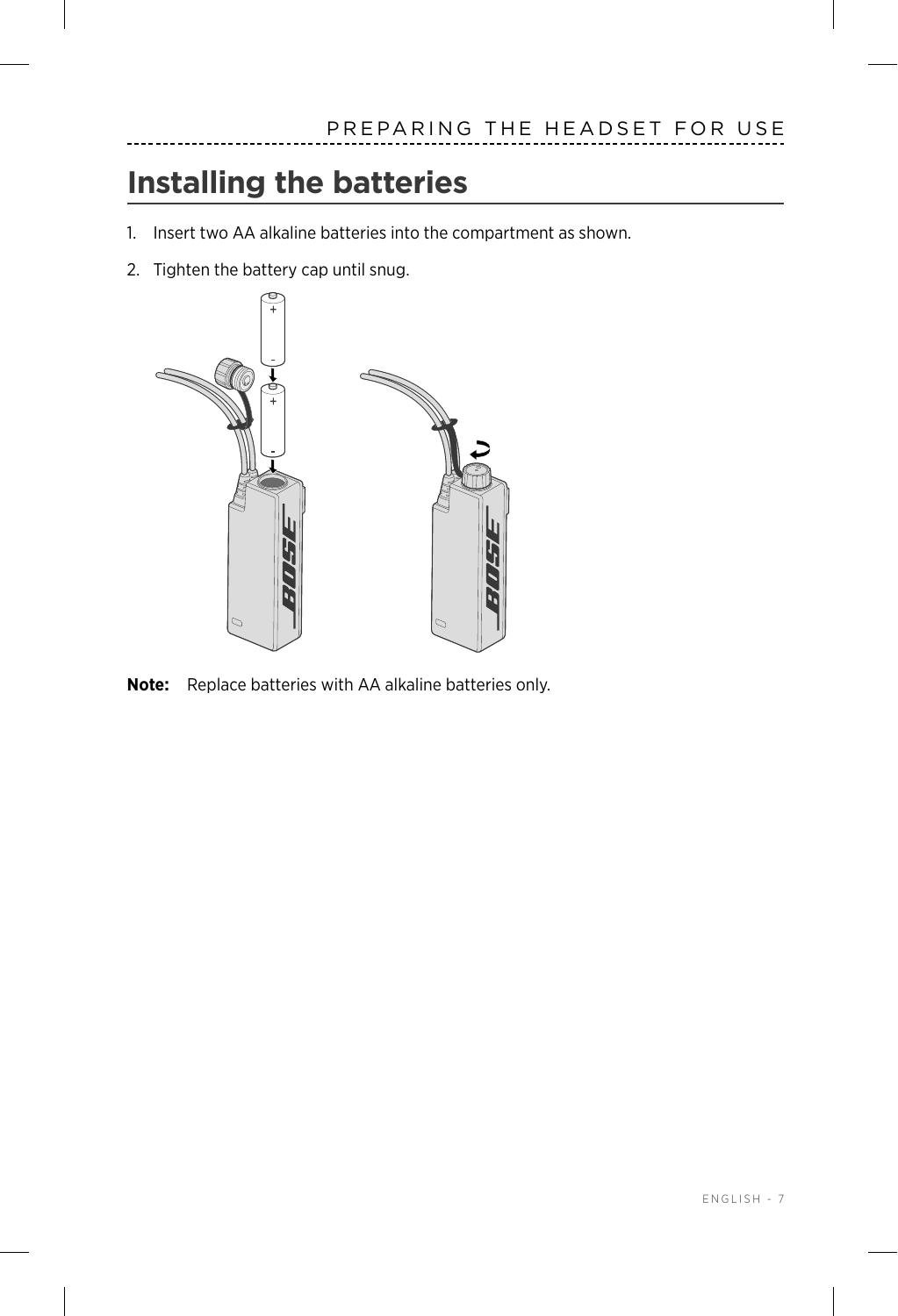## <span id="page-7-0"></span>**Attaching the control module to the radio or intercom belt pack (optional)**

1. On the back of the radio or intercom belt pack, loosen the two screws and remove the wire belt clip.



2. Place the belt pack bracket on top of the belt pack, lining up the screw holes.



3. Place the wire belt clip on top of the bracket, lining up the screw holes.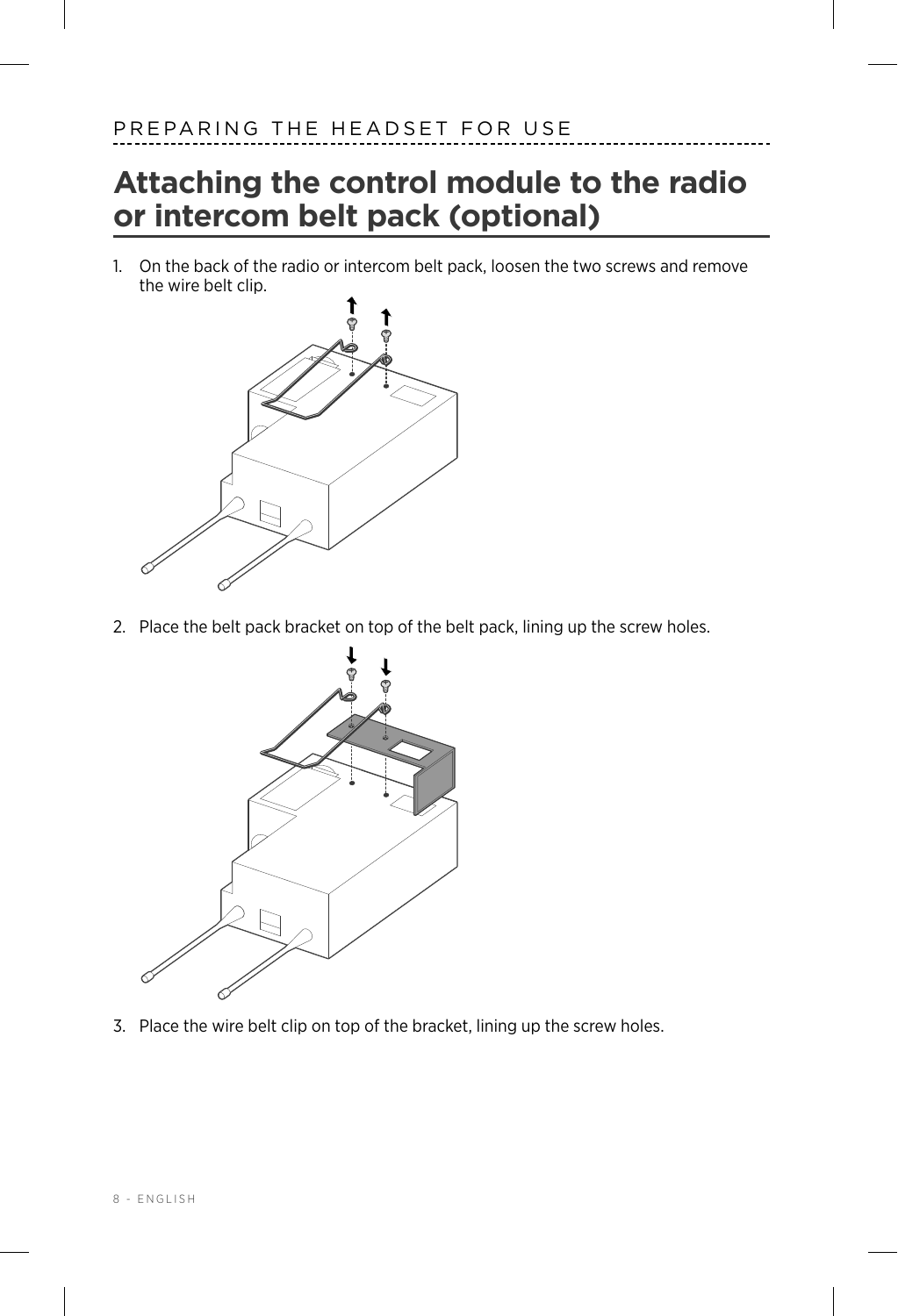- 4. Re-install the two screws, and tighten until snug.
	- **Note:** If the connection does not feel secure, the screws may be too short. Use the screws provided with the belt pack bracket (available separately).
- 5. Line up the dual lock tab on the control module with the dual lock tab on the belt pack bracket. Press firmly to attach.

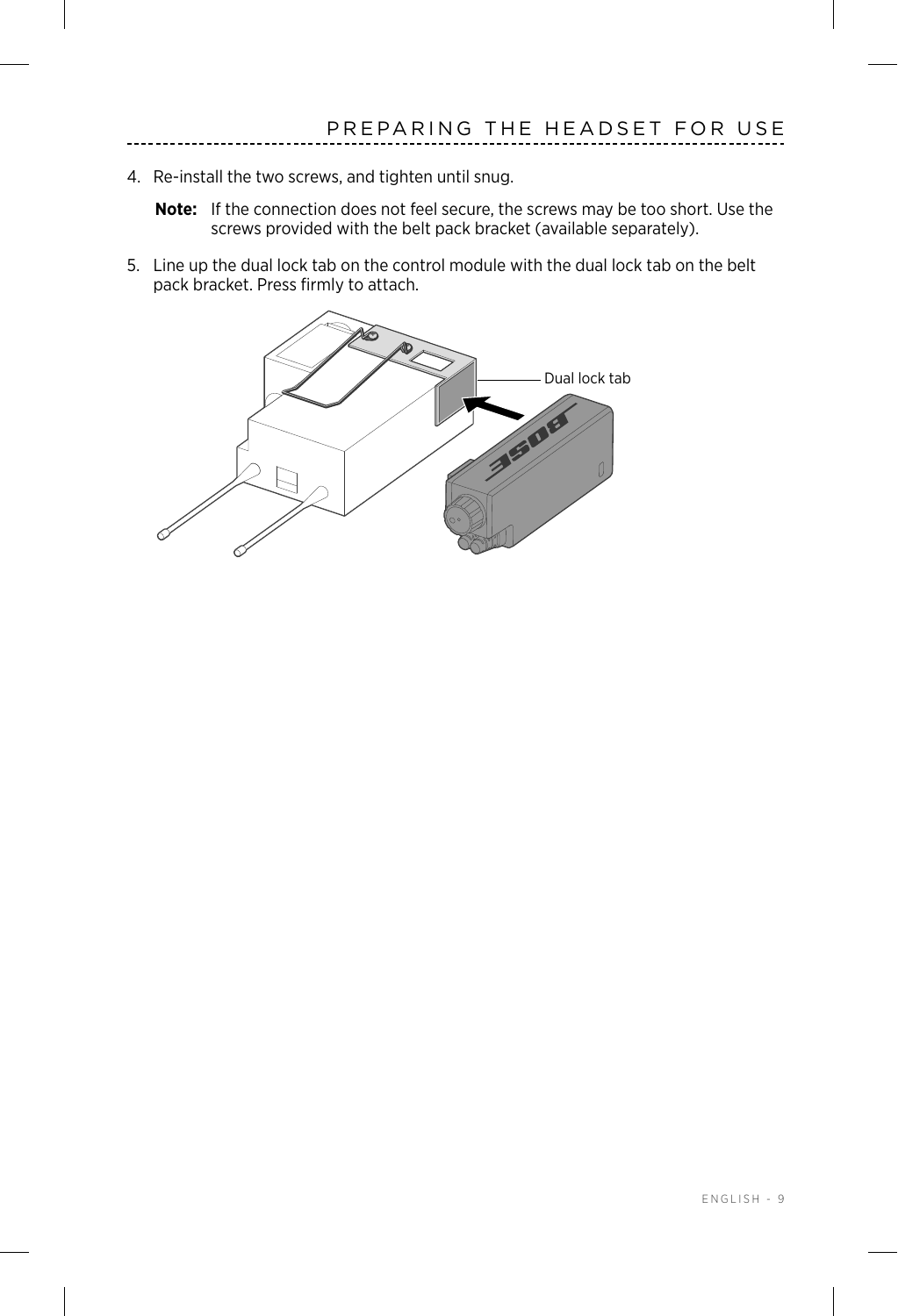## <span id="page-9-0"></span>**Connecting the control module to the belt pack**

- 1. Line up the pins on the belt pack connector with the holes in the XLR connector.
- 2. Press firmly until you hear a click.

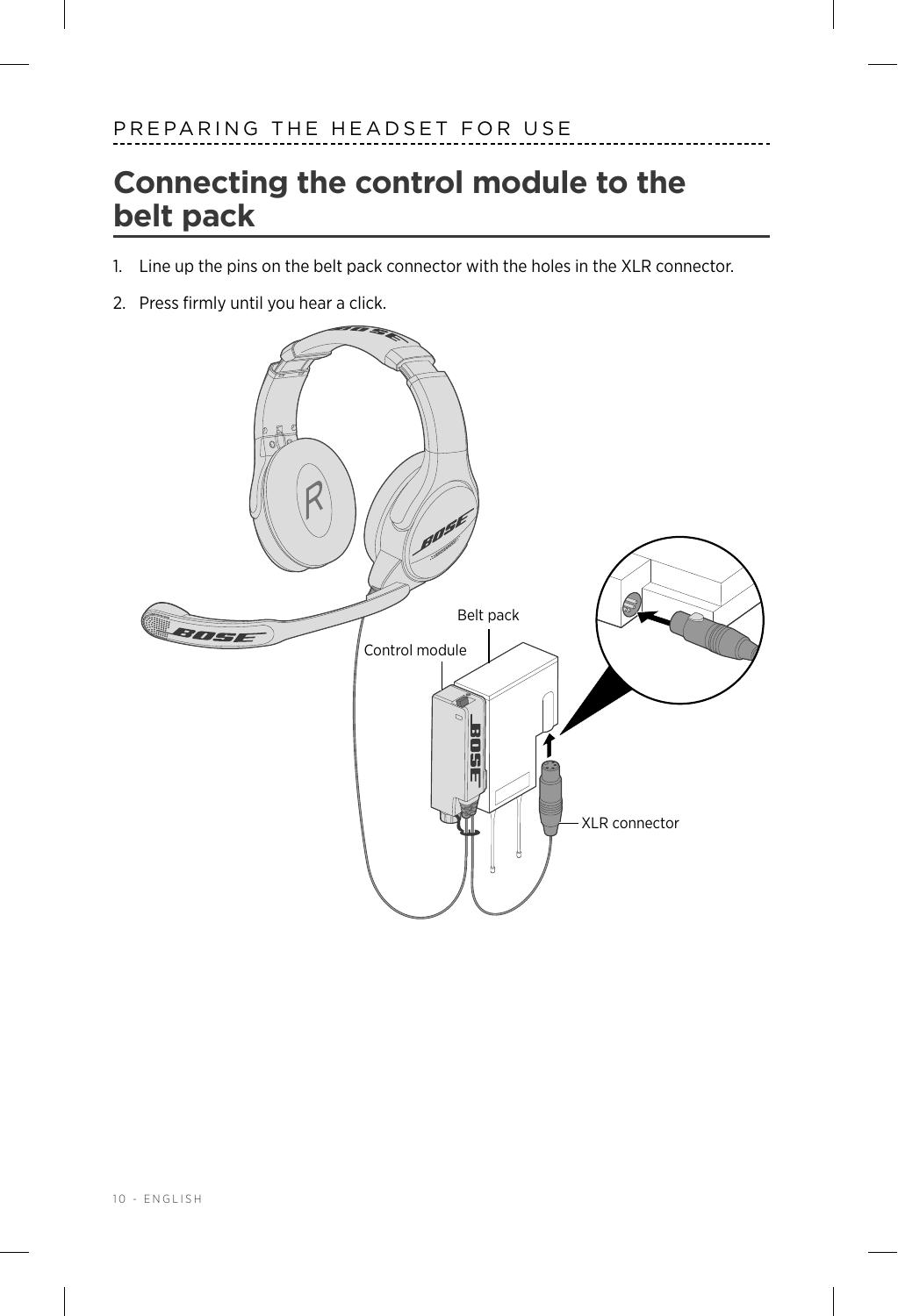### <span id="page-10-0"></span>**Detaching the control module from the belt pack**

1. On the XLR connector, press down on the metal tab and gently pull the cable away from the belt pack.

**Note:** Most belt packs have a locking mechanism.

2. Starting at the bottom, pry the control module away from the dual lock tab on the belt pack.

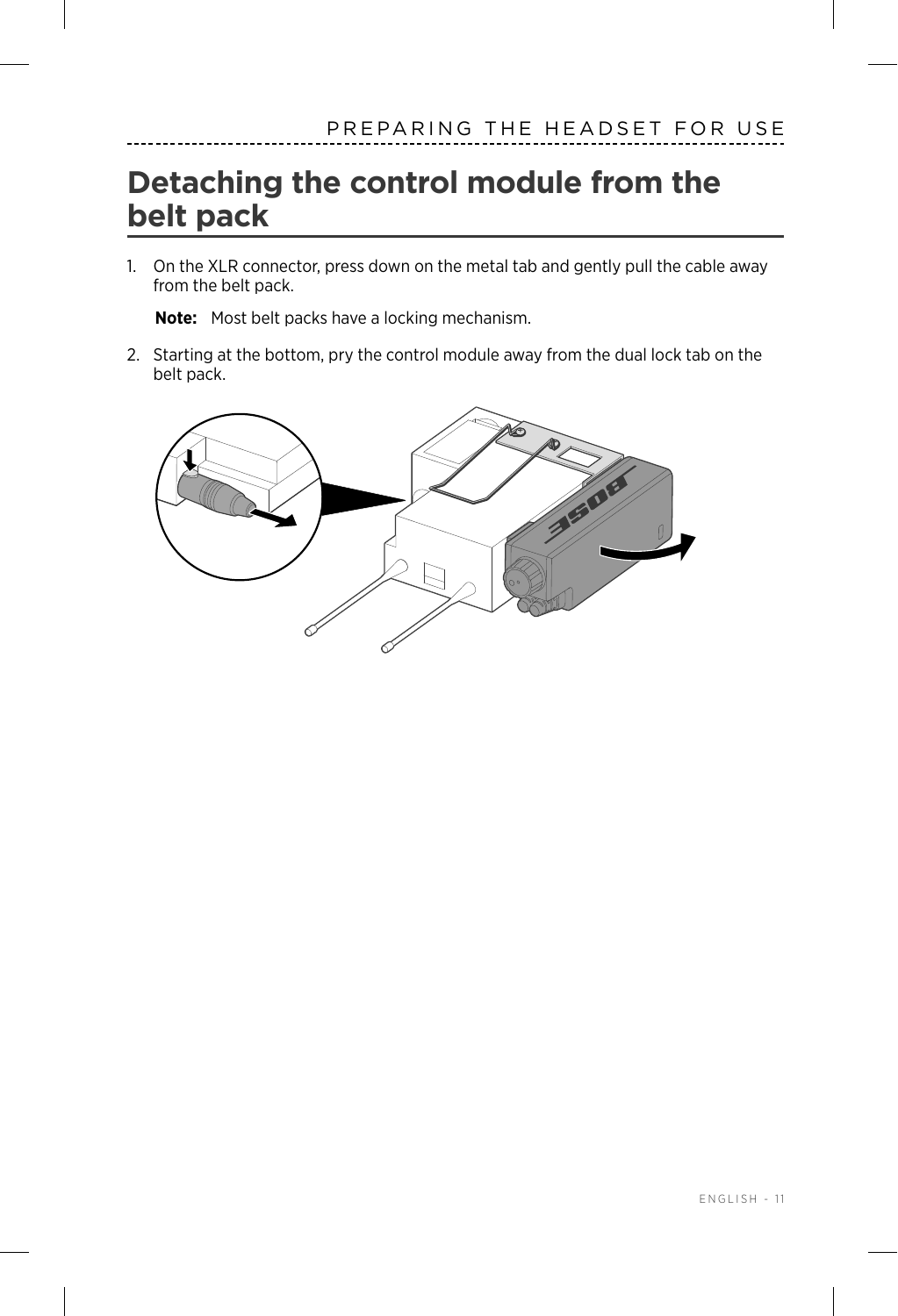# <span id="page-11-0"></span>**Acoustic Noise Cancelling™ noise reduction**

Use the power switch on the control module to turn noise reduction on and off.



**Note:** When the power is off, the headset still provides audio and communications. To conserve battery life, turn the switch off when the headset is not in use.

### **Power indicator**

The power indicator is located next to the power switch.



| <b>Color</b>      | <b>Indicates</b>            |
|-------------------|-----------------------------|
| Green flashing    | Sufficient battery life     |
| Slow red flashing | 10 hours or less remaining  |
| Fast red flashing | 2.5 hours or less remaining |

**Note:** When the headset is powered on, the power indicator glows red for three seconds while the system checks battery status. After three seconds, the indicator shows the actual battery status.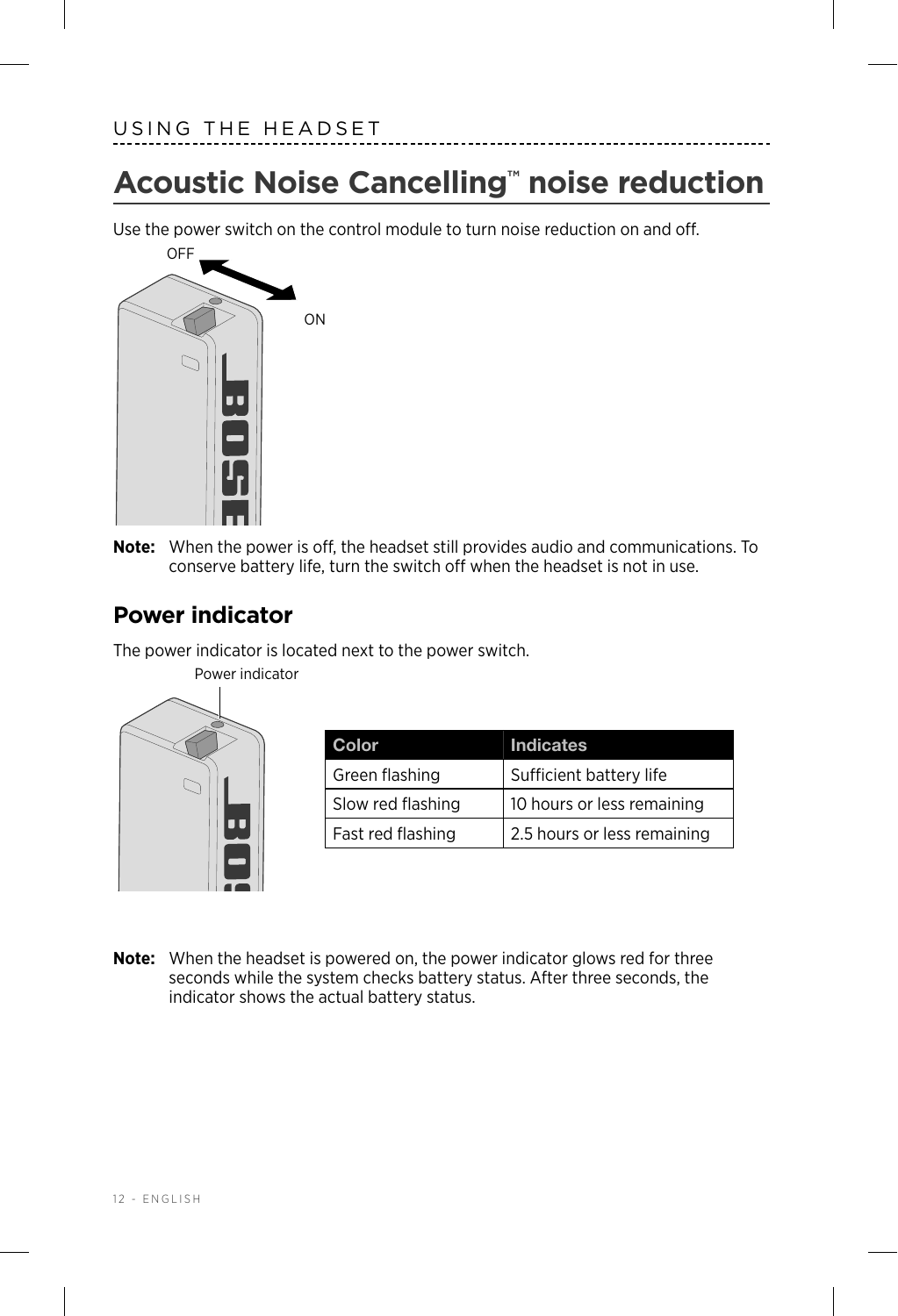# <span id="page-12-0"></span>**Wearing the headset**

### **Left and right earcup markings**

The inside of each earcup (scrim) is clearly marked with an L (left) or an R (right). Be sure to wear the headset in the correct orientation.



### <span id="page-12-1"></span>**Adjusting the headset fit**

- As you put the headset on, lightly grasp each earcup and adjust it so its cushion is completely over your ear. You should feel an even, gentle pressure all around each ear.
- Make sure to adjust the headband evenly, so the headband is centered on top of your head. The headband should rest gently on your head.
- Make your final adjustments with the headset powered on in a noisy environment.

### **Microphone rotation**

The microphone is intended to rotate no more than 160° as shown.

Do not force the microphone beyond the intended rotation. Only use the microphone on the earcup (left or right) it was designed for.

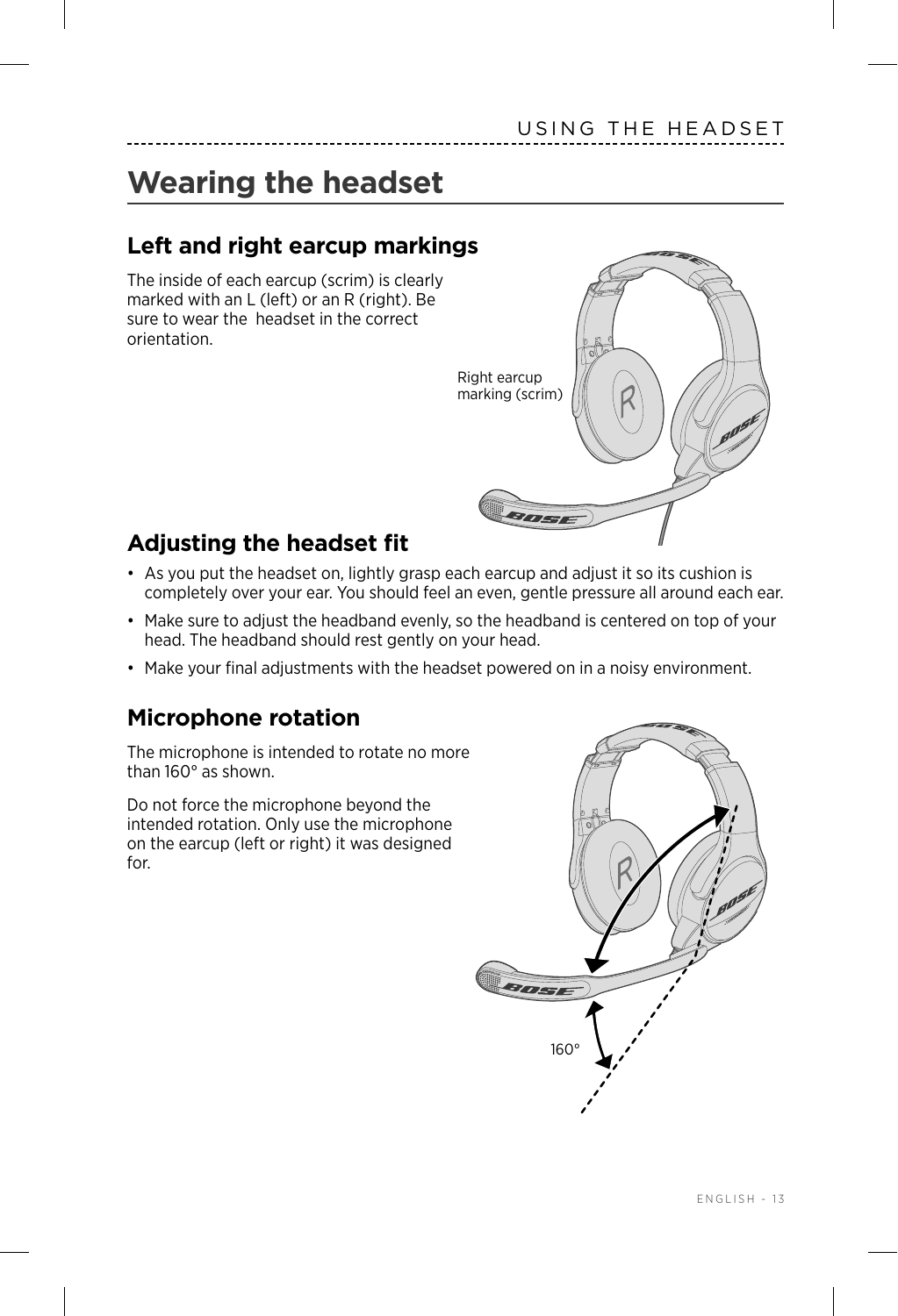# <span id="page-13-0"></span>**Microphone placement**

Microphone placement is important for clear communications. With the headset on your head, make these adjustments:

- 1. Grasp the boom with your fingers and move the microphone up or down so it is level with your mouth.
- 2. Pull the microphone in toward your lips. Position the microphone with its talk side facing in. The microphone should be 1/2 inch from your lips.



3. Make sure the microphone windscreen is facing your lips and the Bose® logo is facing out. Do not purse your lips.

## **Storing the headset**

The headset should be stored in the supplied carry case as shown. Be sure to place the headset with the microphone face up, and the cable carefully laid across the center hinge of the case.

**Note:** When storing the headset for an extended period, remove the batteries to avoid battery leakage.

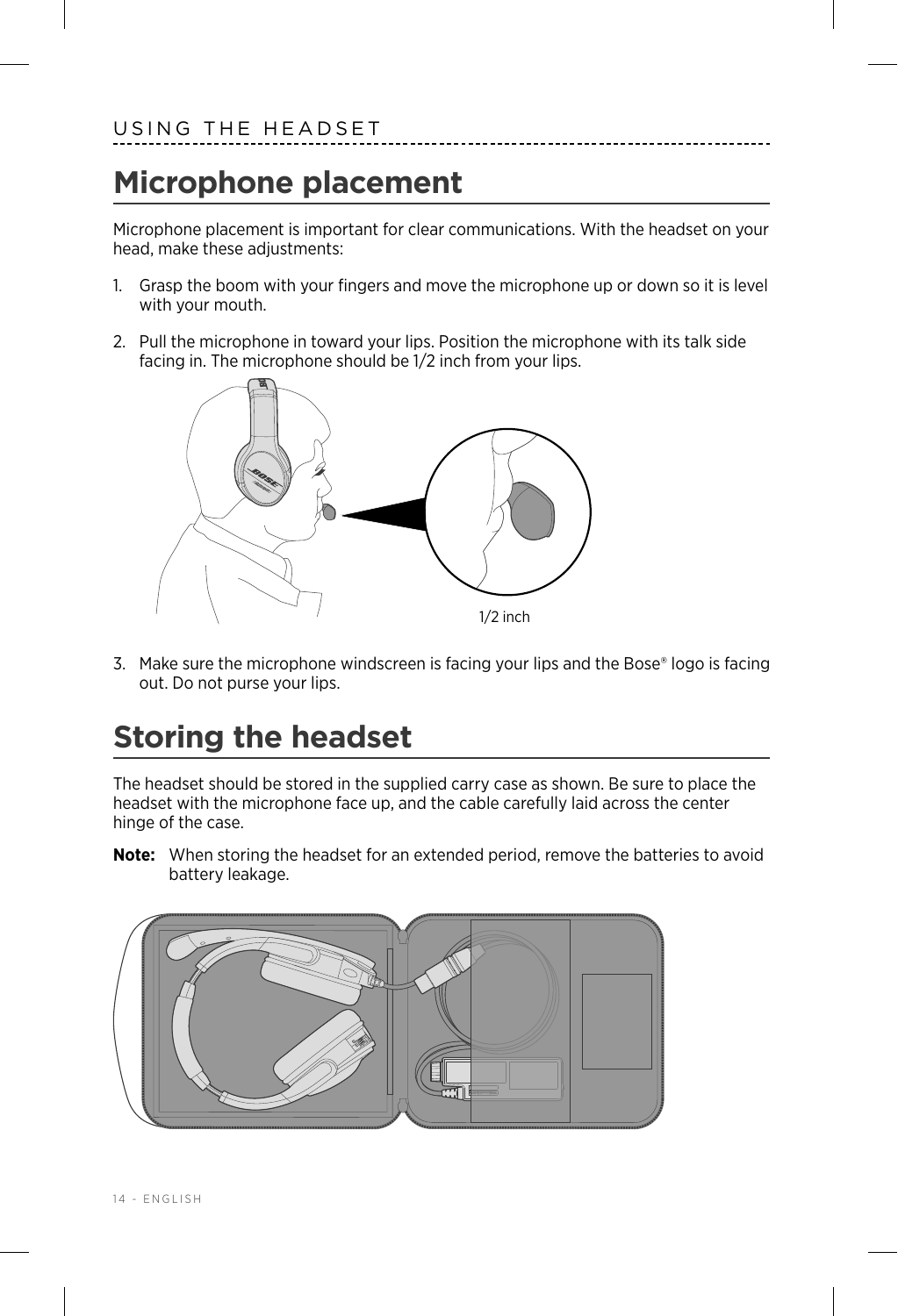# <span id="page-14-1"></span><span id="page-14-0"></span>**Cleaning the headset**

Gently wipe the outside surfaces of the headset, using a soft cloth moistened with water and mild soap. Take special care when cleaning the ear cushions and the outside surfaces of the earcups. Do not immerse the ear cushions in water or any other liquid.

When wiping down the headset earcups, be sure not to force any dirt or debris into the openings. Carefully use tweezers, if necessary, to remove foreign matter that may be lodged in the openings. Do not blow air into or vacuum the openings as this may damage the headset.

**WARNING:** If the inner screens inside the earcups (scrims) become damp from environmental moisture such as light rain, dew, perspiration, or condensation, allow it to air dry only. Do not use electric heaters or blowers to dry the inner screen.

### **Headband cushion**

Wipe with damp cloth and mild soap.

### **Earcup inner screen (scrim)**

**WARNING:** Do not attempt to remove, replace, repair, or clean this component. Located inside the earcup, the inner screen is critical to proper headset operation. If the screen appears damaged or worn out, Contact Bose technical support for a replacement using the contact information on [page 20](#page-19-0).

#### **Microphone windscreen**

Wipe with damp cloth and mild soap. Contact Bose technical support for a replacement windscreen using the contact information on [page 20.](#page-19-0)

**WARNING:** Do not attempt to disassemble or service the inside of the earcups or other parts of the headset. Only the microphone windscreen, side pad (single earcup), batteries, and ear cushions are replaceable by the user.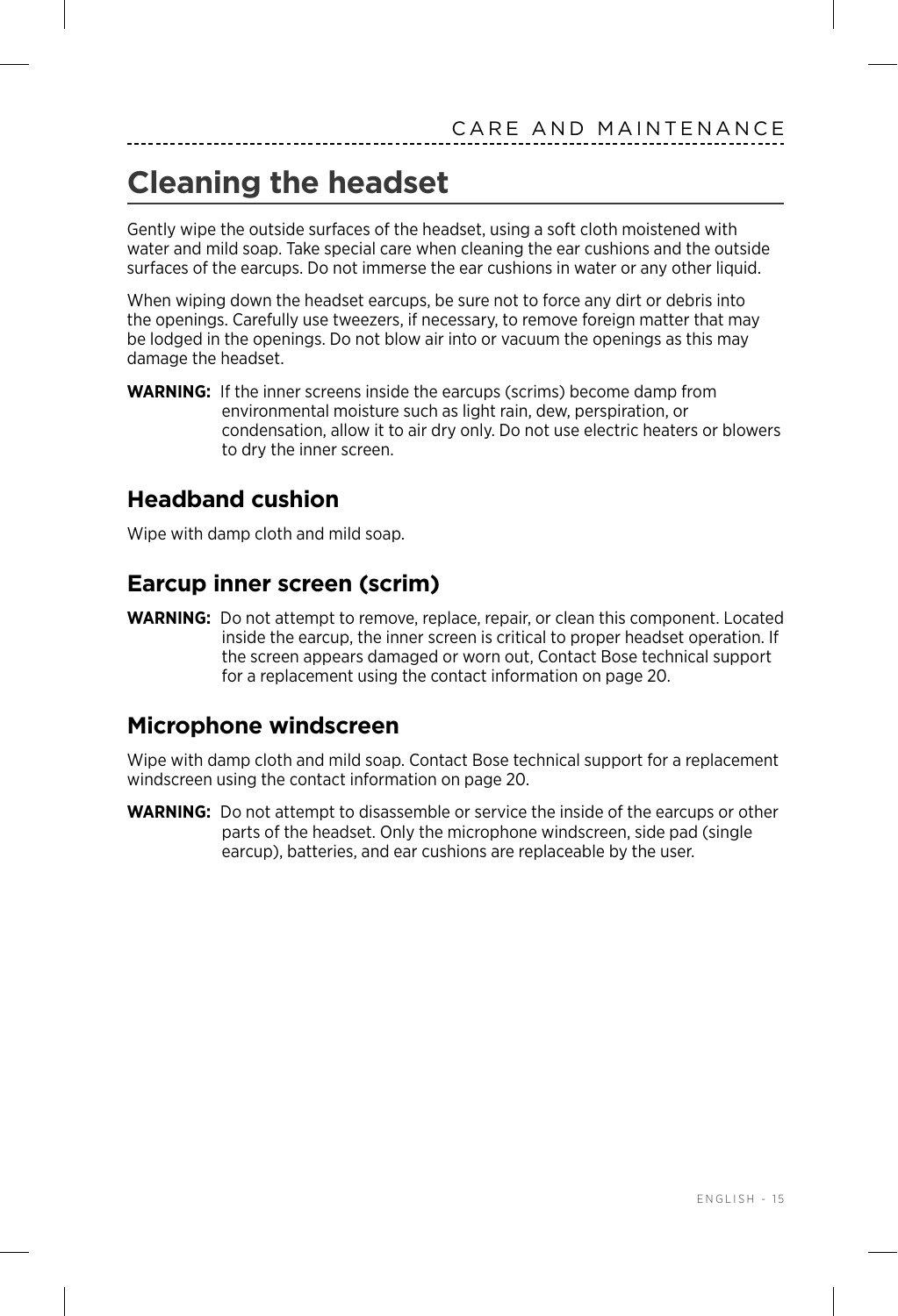## <span id="page-15-0"></span>**Replacing parts**

Through normal use, some parts may require periodic replacement. Replacement parts can be ordered directly from Bose® technical support. See ["Contact information" on](#page-19-0)  [page 20.](#page-19-0)

**WARNING:** Do not attempt to disassemble or service the inside of the earcups or other parts of the headset. Only the side pad (single earcup), microphone windscreen, batteries, and ear cushions are replaceable by the user.

### **Side pad replacement (single earcup)**

The side pad is attached to the headband with a dual lock tab.

- 1. Gently pull the old side pad away from the headband.
- 2. Line up the new side pad and firmly press until attached.

#### **Microphone windscreen replacement**

The microphone windscreen can be removed and replaced.

- 1. Carefully slide the microphone windscreen off of the microphone.
- 2. Slide the replacement windscreen on and make sure it fits completely over the microphone.

#### **Battery replacement**

Replace the batteries before every game.

Battery life: Single earcup - 56 hours; Dual earcup - 48 hours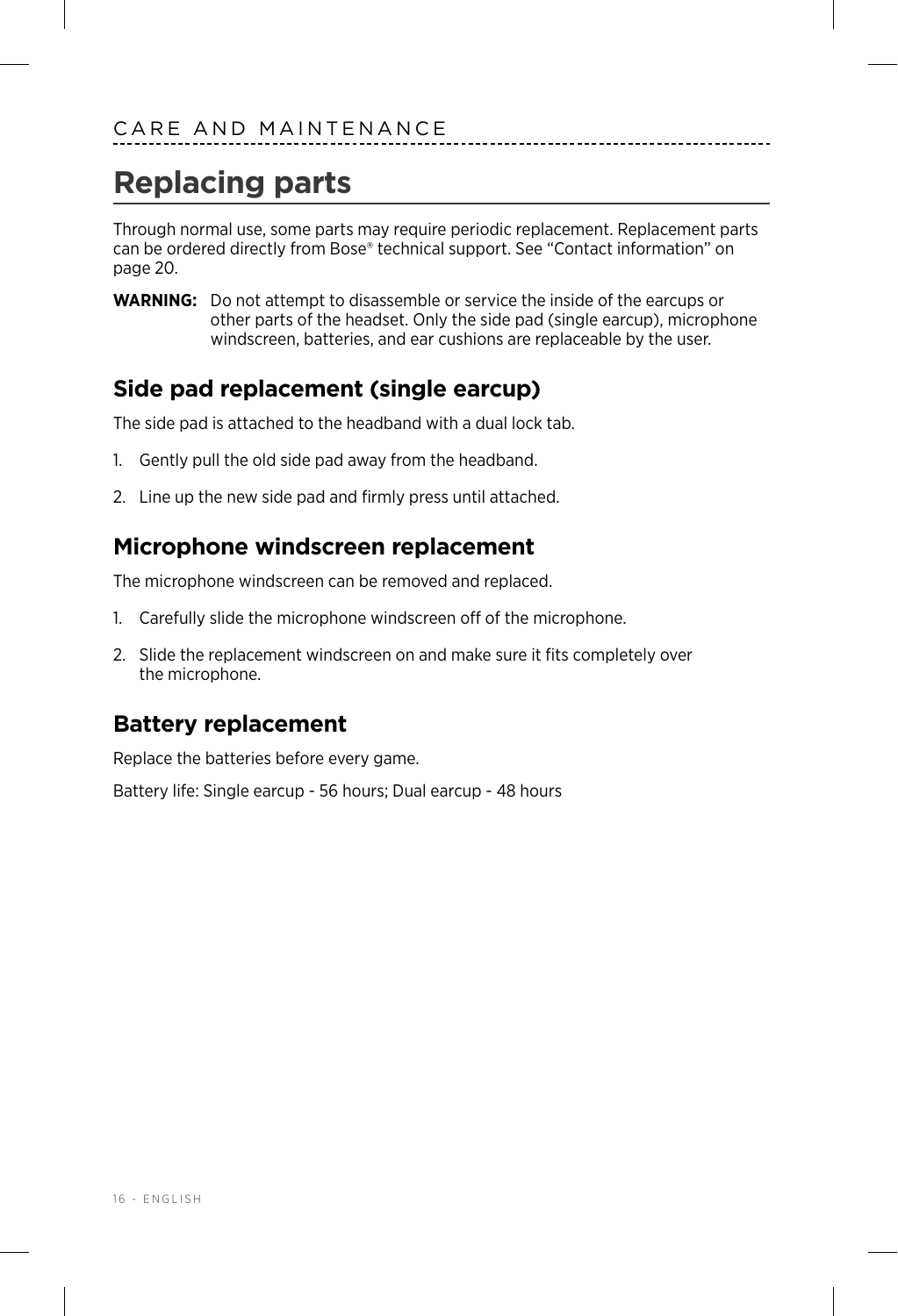### <span id="page-16-1"></span><span id="page-16-0"></span>**Ear cushion replacement**

As a general rule, ear cushions should be replaced every 3 — 6 months. You may have to replace them more often if you:

- Have a full beard or heavy whiskers.
- Subject the headsets to severe temperature extremes.
- Put excess strain on the cushions because of improper storage.

Indications that the ear cushions need replacing include:

- Flaking of the outer covering.
- Cuts or tears.
- Flattening of the cushion, reducing the effectiveness of the seal.

To extend the life of the ear cushions, perform regular cleaning as described in ["Cleaning the headset" on page 15](#page-14-0).

#### **To replace the ear cushions:**

- 1. Grasp the ear cushion skirt where it folds into the slot on the earcup.
- 2. Gently pull the ear cushion skirt up and away from the earcup.

![](_page_16_Picture_14.jpeg)

- 3. Properly align the replacement ear cushion with the earcup.
- 4. Tuck an edge of the ear cushion skirt into the slot behind the ear cushion flange. Be careful not to fold the skirt over.
- 5. Gently stretch the cushion around the earcup, working the skirt into the slot as you go.
- 6. Grasp the ear cushion and adjust its position to remove any folds in the skirt and wrinkles in the cushion.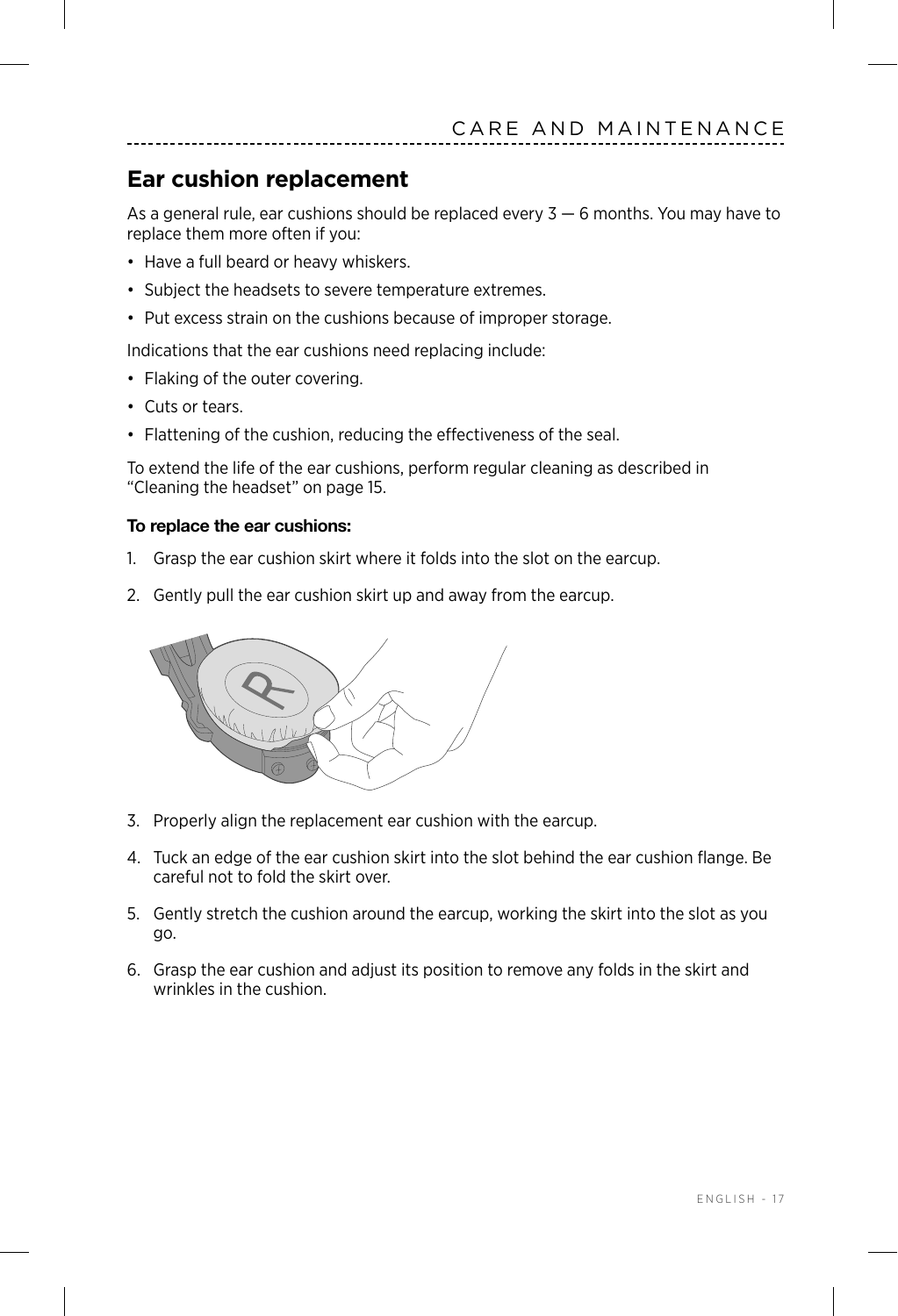# <span id="page-17-0"></span>**Locating the headset serial number**

Your Bose® SoundComm™ B30 headset is identified by a unique headset serial number located on the left underside of the headband. Reference this serial number when you register your product or contact Bose for technical support.

![](_page_17_Figure_3.jpeg)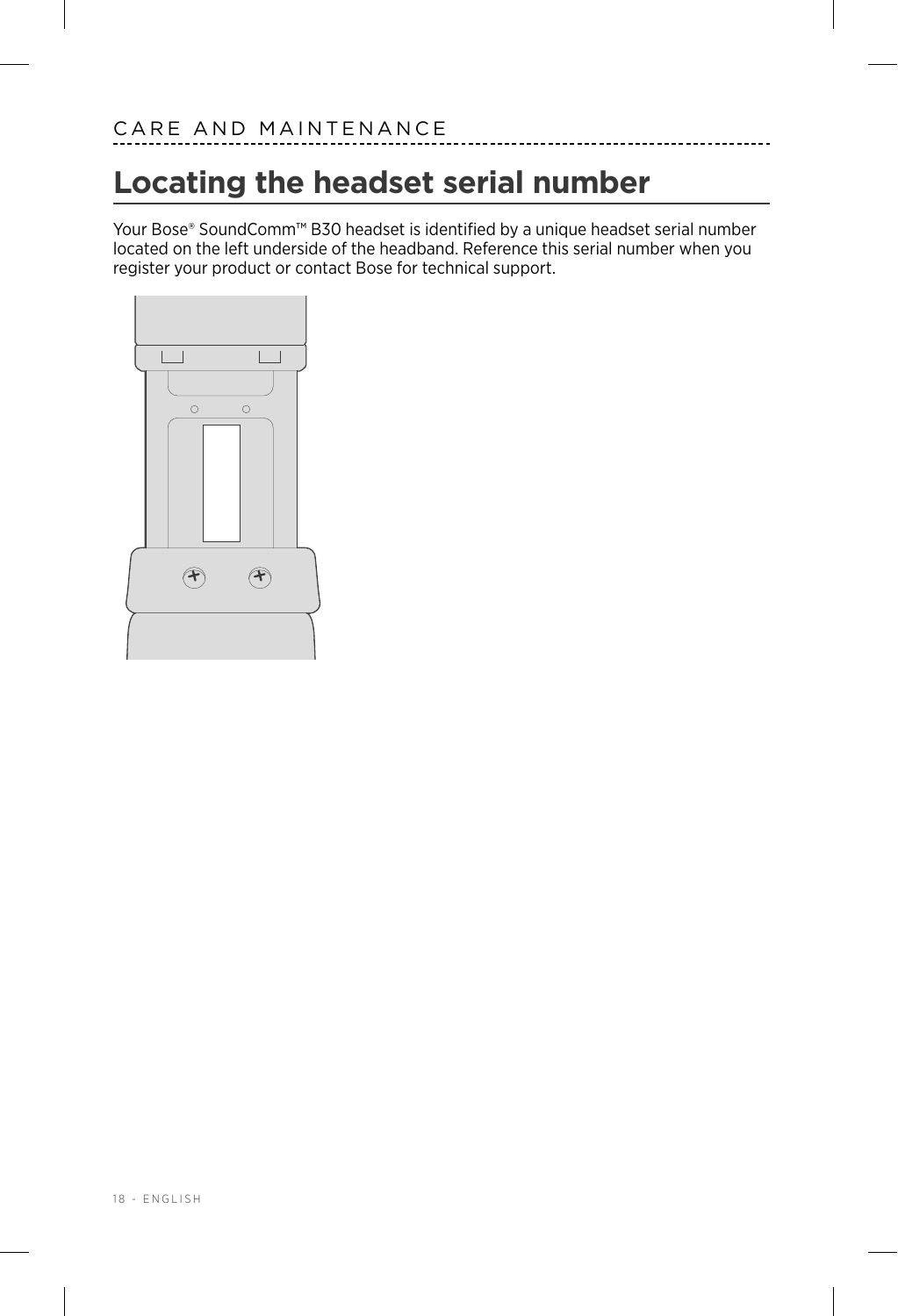## <span id="page-18-0"></span>**Technical information**

#### **Headset impedance**

Single earcup: 164 ohm

Dual earcup: 82 ohm

#### **Headset sensitivity @ 1mW @1kHz**

Single earcup: 108 dB SPL

Dual earcup (per ear-cup): 105 dB SPL

#### **Microphone type:** 150 ohm Dynamic Noise-Cancelling

#### **Weight (not including cable)**

Dual earcup: 12.7 oz.

Single earcup: 10 oz.

| Cable length: | 4 feet 10 inches to control module;        |
|---------------|--------------------------------------------|
|               | 10 inches from control module to connector |

| 4 pin female XLR connector: | Pin 1 | Microphone Low  |
|-----------------------------|-------|-----------------|
|                             | Pin 2 | Microphone High |
|                             | Pin 3 | Headphone High  |
|                             | Pin 4 | Headphone Low   |
| 5 pin male XLR connector:   | Pin 1 | Microphone Low  |
|                             | Pin 2 | Microphone High |
|                             | Pin 3 | Audio GND       |
|                             | Pin 4 | Audio L         |
|                             | Pin 5 | Audio R         |

Microphone shield is attached to connector clip.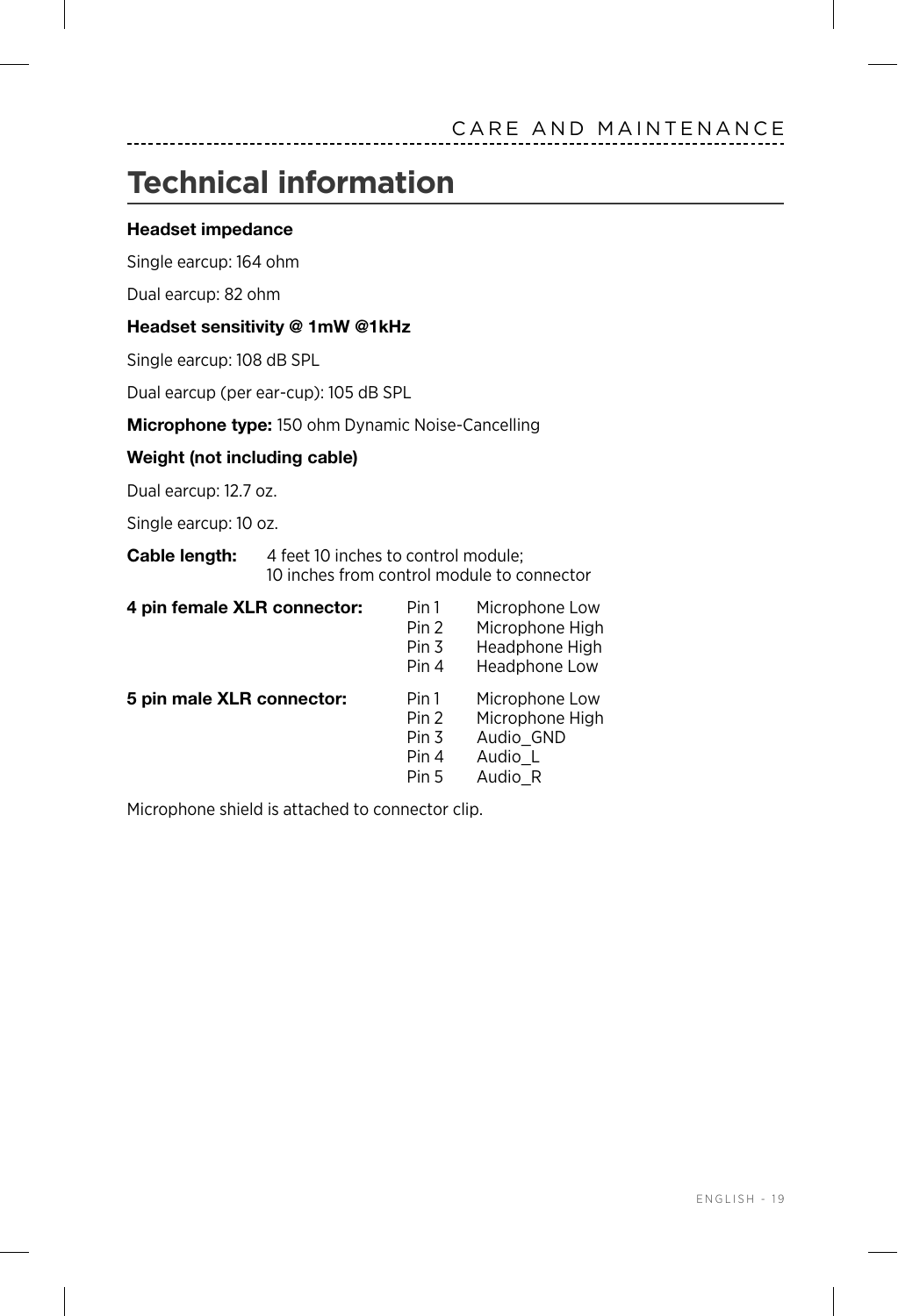## <span id="page-19-1"></span>**Warranty**

Details of the limited warranty are provided on the warranty/product registration card included in the product carton.

## <span id="page-19-0"></span>**Contact information**

#### **Bose technical support**

**Phone:** 800-390-2073

**Email: SoundComm** Support@Bose.com

**Support hours:** Monday – Friday 9:00 AM to 9:00 PM

## **Ordering parts and accessories**

The following accessories and customer-replaceable parts can be purchased directly from Bose®:

- Ear cushion kit (single or dual earcup)
- Microphone windscreen
- Side pad cushion (single earcup)
- Belt pack bracket(s) (optional)
- Battery cap
- Carry case

To order, use the contact information above.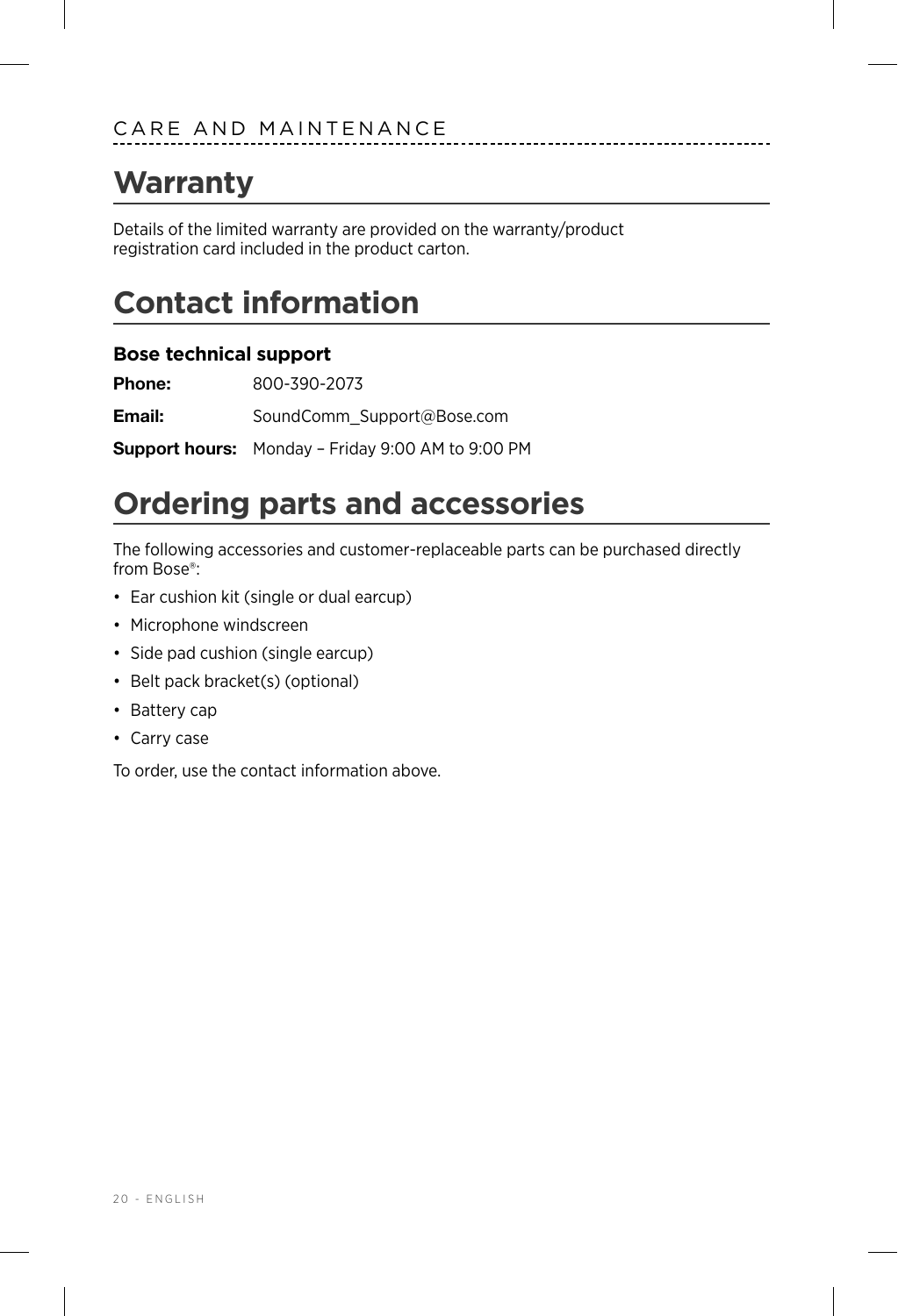## **Common solutions**

<span id="page-20-0"></span>--------

The following table lists symptoms and possible resolutions to common problems.

-------------------

 $\mathbb{R}^2$ 

| <b>Problem</b>                 | What to do                                                                                                                                                     |  |  |  |  |  |  |  |
|--------------------------------|----------------------------------------------------------------------------------------------------------------------------------------------------------------|--|--|--|--|--|--|--|
| No noise                       | Make sure the headset is turned on. (Check the power indicator.)                                                                                               |  |  |  |  |  |  |  |
| reduction                      | Replace the AA alkaline batteries in the control module. See "Installing the<br>batteries" on page 7.                                                          |  |  |  |  |  |  |  |
|                                | Check the orientation of the batteries (+ and -).                                                                                                              |  |  |  |  |  |  |  |
|                                | • Make sure the battery terminals are clean.                                                                                                                   |  |  |  |  |  |  |  |
|                                | • Make sure the battery cap is tightened.                                                                                                                      |  |  |  |  |  |  |  |
|                                | • Check the batteries in the belt pack.                                                                                                                        |  |  |  |  |  |  |  |
|                                | <b>DON'T</b> use the headset if it emits a loud squeal or other loud noise. Contact<br>Bose® technical support if the headset emits any loud or unusual noise. |  |  |  |  |  |  |  |
| No audio/                      | Check the volume setting on the belt pack.                                                                                                                     |  |  |  |  |  |  |  |
| communications                 | • Make sure the headset cable is securely connected to the belt pack.                                                                                          |  |  |  |  |  |  |  |
|                                | • Check the internal settings in the belt pack.                                                                                                                |  |  |  |  |  |  |  |
|                                | • Try a different belt pack.                                                                                                                                   |  |  |  |  |  |  |  |
|                                | • Unplug all non-Bose headsets from the communications system to<br>determine if there is an uneven load. (Wired intercom system only.)                        |  |  |  |  |  |  |  |
| Low volume                     | Check the volume setting on the belt pack.                                                                                                                     |  |  |  |  |  |  |  |
| of incoming<br>communications  | • Unplug all other headsets and see if the volume level improves. (Wired<br>intercom system only.)                                                             |  |  |  |  |  |  |  |
|                                | Try another belt pack.                                                                                                                                         |  |  |  |  |  |  |  |
|                                | • Move closer to the radio base station. A typical wireless belt pack range is<br>30-50 yards.                                                                 |  |  |  |  |  |  |  |
| Reduced noise<br>reduction, or | • Make sure there are no air gaps around the ear cushion seals.<br>If ear cushions appear worn, they should be replaced (see page 17).                         |  |  |  |  |  |  |  |
| unusual sounds                 | <b>DON'T</b> use the headset if it emits a loud squeal or other loud noise. Contact<br>Bose technical support if the headset emits any loud or unusual noise.  |  |  |  |  |  |  |  |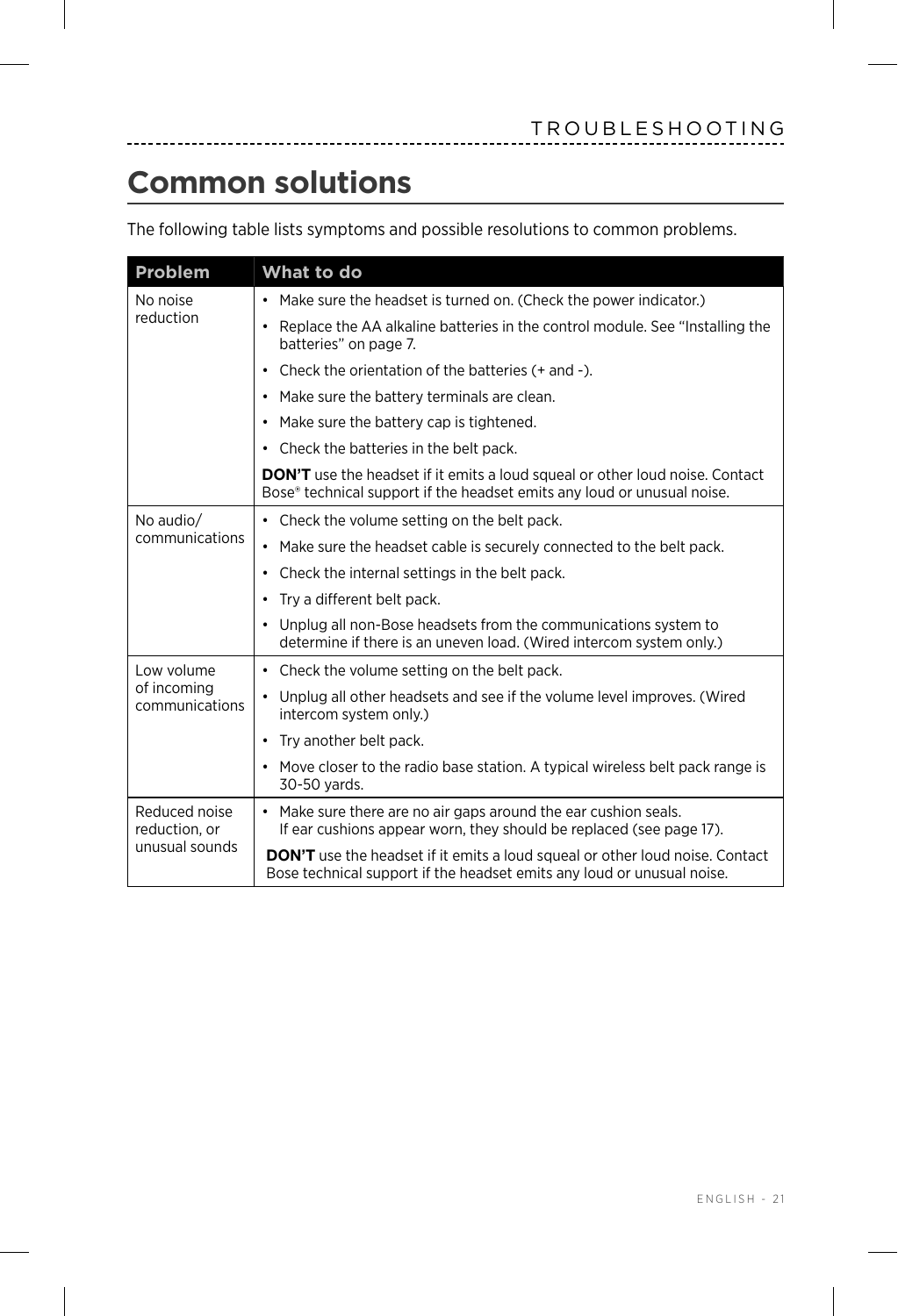#### T roubleshooting

| <b>Problem</b>                                                                   | What to do                                                                                                                                                                                                                                                                                                                          |
|----------------------------------------------------------------------------------|-------------------------------------------------------------------------------------------------------------------------------------------------------------------------------------------------------------------------------------------------------------------------------------------------------------------------------------|
| Squealing or<br>whistling sound                                                  | • Make sure the headset orientation is correct. Use the L (left) and<br><b>R</b> (right) markings inside the earcups to correctly orient the headset.                                                                                                                                                                               |
| when the head-<br>set is turned on                                               | Inspect the seal between the ear cushion skirt and the earcup. The skirt<br>should fit into the slot on the earcup with no gaps. Replace any cushions<br>that appear to be worn out.                                                                                                                                                |
|                                                                                  | • Adjust the earcup fit to create a better seal on your head. The headset's<br>low-force design makes it sensitive to items that interfere with the seal<br>around your ear. Make sure your ears are completely inside the ear cush-<br>ions, and that a hat or eyeglasses with thick temples do not interfere with<br>the seal.    |
|                                                                                  | • Make sure the headset ear cushions, internal ear cup foams, and scrims are<br>dry. If not, air dry and retry the headset. If problem persists, contact Bose<br>technical support.                                                                                                                                                 |
|                                                                                  | <b>DON'T</b> use the headset if it emits a loud squeal or other loud noise. Contact<br>Bose technical support if the headset emits any loud or unusual noise.                                                                                                                                                                       |
| Low rumbling<br>sound with the<br>headset turned<br>on in a quiet<br>environment | • Adjust the earcup fit to create a better seal on your head. The low-force<br>design of the headset makes it sensitive to items that interfere with the<br>seal around your ear. Make sure your ears are completely inside the ear<br>cushions, and that a hat or eyeglasses with thick temples do not interfere<br>with the seal. |
|                                                                                  | • Inspect the seal between the ear cushion skirt and the earcup.<br>The skirt should fit into the slot on the earcup with no gaps.<br>Replace any cushions that appear to be worn out.                                                                                                                                              |
| Crackling sound<br>audible with                                                  | • Make sure the headset orientation is correct. Use the L (left) and<br><b>R</b> (right) markings inside the earcups to correctly orient the headset.                                                                                                                                                                               |
| headset turned<br>on in a loud                                                   | Adjust the headset fit. See "Adjusting the headset fit" on page 13.<br>$\bullet$                                                                                                                                                                                                                                                    |
| environment, or<br>noise reduction                                               | Replace the AA alkaline batteries in the control module<br>(see page 7).                                                                                                                                                                                                                                                            |
| is intermittent                                                                  | • Inspect the seal between the ear cushion skirt and the earcup.<br>The skirt should fit into the slot on the earcup with no gaps. Replace any<br>cushions that have surface tears, torn stitching joints, large wrinkles, or<br>have become dried and stiff.                                                                       |
|                                                                                  | Try another belt pack.                                                                                                                                                                                                                                                                                                              |
|                                                                                  | • Move closer to the radio base station. A typical wireless belt pack range is<br>30-50 yards.                                                                                                                                                                                                                                      |